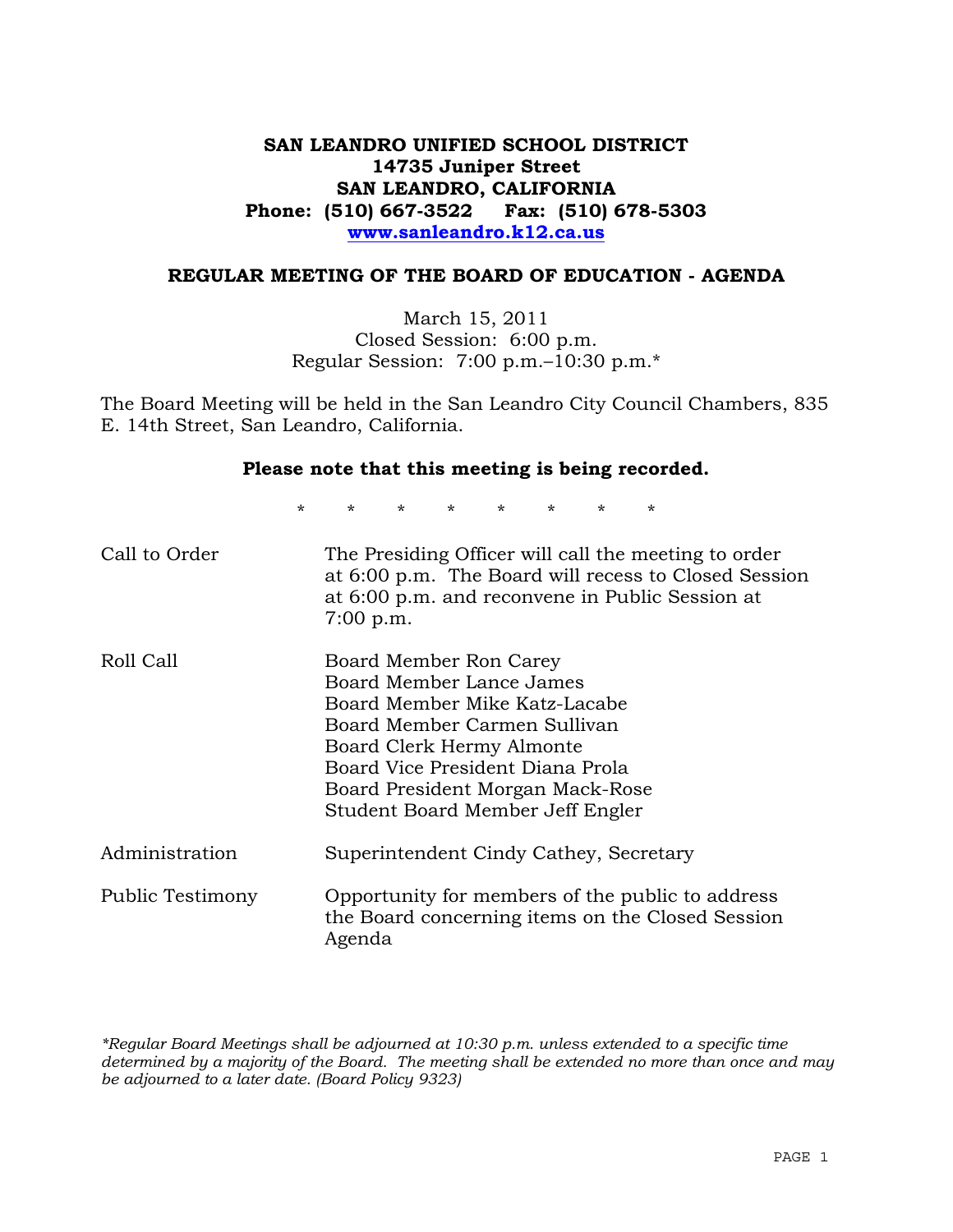Prior to the Public Session, the Board will meet in Closed Session pursuant to Education Code Sections 35146 and 48918(c), and Government Code Sections 54957, 54957.6, 54956.9, and 54956.

- a) Student Expulsions
- b) Public Employee Discipline/Dismissal/Release/Hiring
- c) Conference with Labor Negotiator
- d) Conference with Legal Counsel Anticipated Litigation Significant exposure to litigation: 1 case
- e) Public Employee Appointment Title: Director, Fiscal Services
- f) Tort Claims

| Report Closed<br>Session Action |            | Motion __________ Second __________ Vote ________ |                                                                                                                                                                                                                                                                                                                                                                                                                                                                                                                                                                                                                                                                                                                                                                                                                                                                                                                                                                                                                        |
|---------------------------------|------------|---------------------------------------------------|------------------------------------------------------------------------------------------------------------------------------------------------------------------------------------------------------------------------------------------------------------------------------------------------------------------------------------------------------------------------------------------------------------------------------------------------------------------------------------------------------------------------------------------------------------------------------------------------------------------------------------------------------------------------------------------------------------------------------------------------------------------------------------------------------------------------------------------------------------------------------------------------------------------------------------------------------------------------------------------------------------------------|
| Pledge of Allegiance            |            |                                                   |                                                                                                                                                                                                                                                                                                                                                                                                                                                                                                                                                                                                                                                                                                                                                                                                                                                                                                                                                                                                                        |
| Approve Agenda                  |            |                                                   | Approve the Regular Meeting Agenda of March 15, 2011                                                                                                                                                                                                                                                                                                                                                                                                                                                                                                                                                                                                                                                                                                                                                                                                                                                                                                                                                                   |
|                                 |            | Motion __________ Second __________ Vote ________ |                                                                                                                                                                                                                                                                                                                                                                                                                                                                                                                                                                                                                                                                                                                                                                                                                                                                                                                                                                                                                        |
| Legal Statement                 | 54954.2(a) |                                                   | Members of the audience who wish to address the<br>Board are asked to complete the yellow card available at<br>the entrance and submit it to the Board's Administrative<br>Assistant. Speakers who have completed the card will be<br>called when the item is reached on the agenda or, for<br>non-agenda items, during the Public Testimony. Cards<br>are to be turned in before the item is reached on the<br>agenda. Please note that this meeting is being recorded.<br>State law prohibits the Board of Education from taking<br>any action on or discussing items that are not on the<br>posted agenda except to A) briefly respond to statements<br>made or questions posed by the public in attendance; B)<br>ask questions for clarification; C) provide a reference to a<br>staff member or other resource for factual information in<br>response to the inquiry; or D) ask a staff member to<br>report back on the matter at the next meeting and/or put<br>it on a future agenda. (Government Code Section |

**7:00-7:10 p.m. REPORT**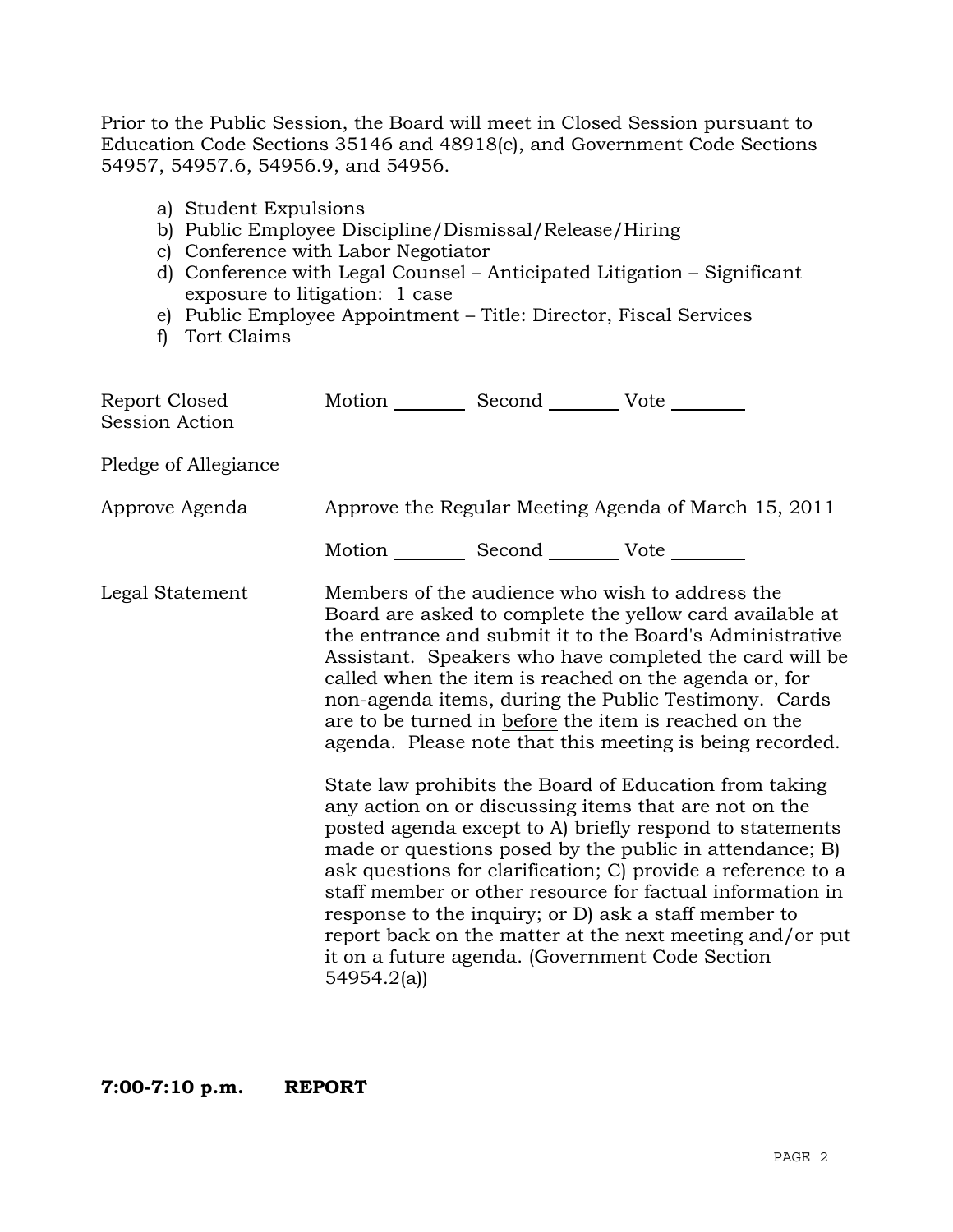Parks & Recreation Commission Report: Juan Manuel Martinez, San Leandro Unified School District Representative

## **DISTRICT GOAL #1: Educate the Whole Child: Ensure the academic, physical, social and emotional well being of every student**

## **PRESENTATION**

- **7:10-7:25 p.m.** \* As a partner in education, ROP offers rigorous and relevant career technical education to students in the San Leandro Unified School District. The Eden Area ROP celebrates their 40<sup>th</sup> year this year. In the 2009-2010 school San Leandro High School students were enrolled in ROP programs – both on the high school campuses as well as at the ROP Center. The ROP's focus of college and career has given many San Leandro High School students their start each year in exciting and rewarding careers through secondary Career-Technical Education (CTE) courses. Dr. Irene Fujii will be present to review the 2009-2010 data with the Board.
	- \* A Certificate of Commendation will be presented to Lisa Marie Peña for being selected as Eden Area Regional Occupational Program (ROP) Student of the Month for February 2010 in the Event Planning/Floral Design Program.

# **7:25-7:40 p.m. PRESENTATIONS**

- \* The Board of Education and Superintendent will present a Certificate of Commendation to Tai Nguyen, retired San Leandro police officer, for his commitment and dedication to the students of San Leandro Unified and his leadership through the Drug Abuse Resistance Education (D.A.R.E.) Program that taught children from kindergarten through  $12<sup>th</sup>$  grade how to resist peer pressure and live productive drug and violence-free lives.
- \* The Board of Education and Superintendent will present a Certificate of Commendation to San Leandro High School art teacher Audrey Brown for recently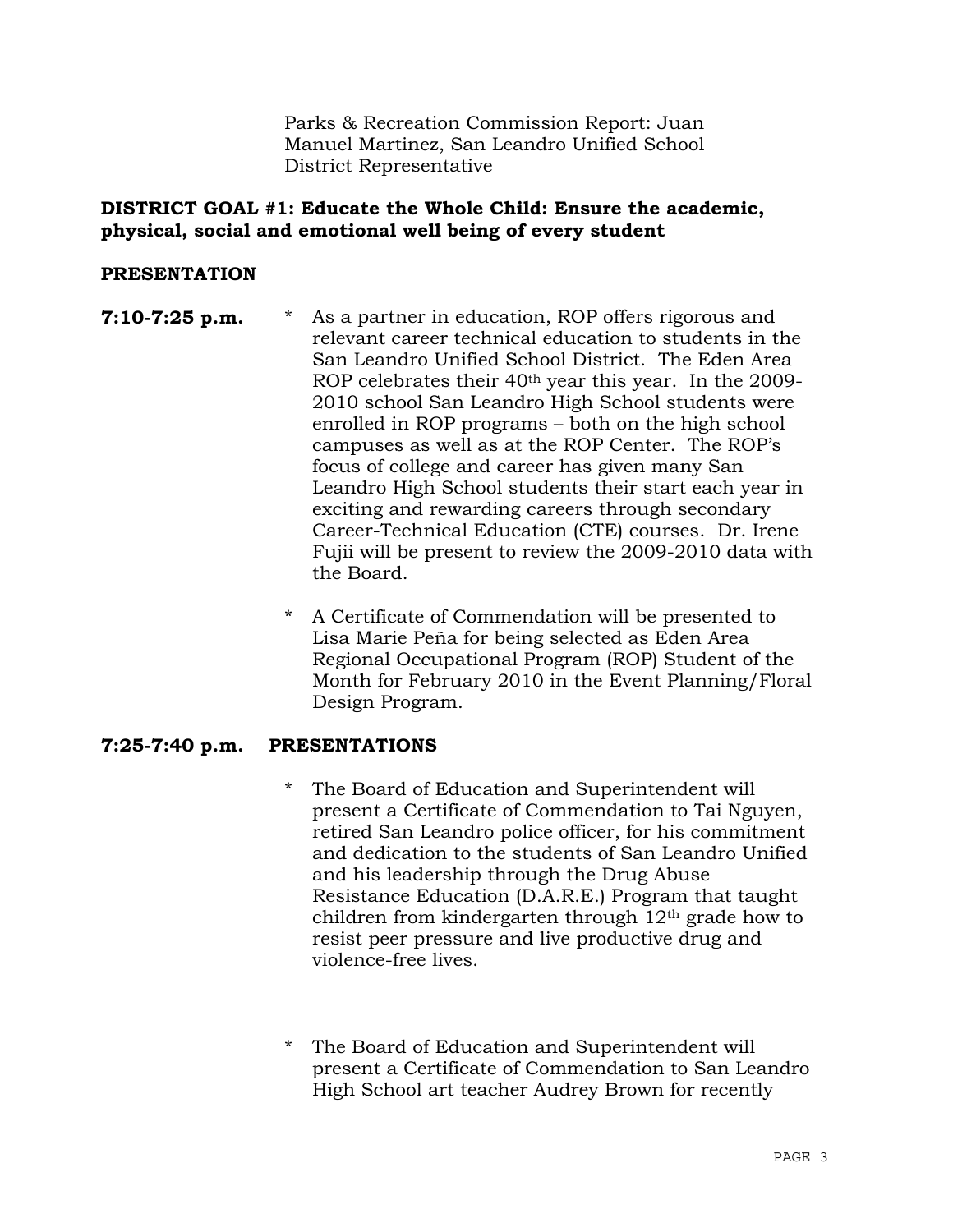being featured in *SchoolArts Magazine*, a national art education magazine committed to promoting excellence, advocacy, and professional support for educators in the visual arts since 1901.

The Board of Education and Superintendent will present a Certificate of Commendation to Elena Ball for being selected as the recipient of the Alameda County Office of Education English Learner Educator of the Year Award for her knowledge and expertise and her unwavering support for English Learners and the programs that support them.

## **7:40-7:55 p.m. PRESENTATION**

\* Career Technical Education Building Exterior Facade

 Joe Vela, Associate Principal for AEDIS Architecture & Planning, will present the conceptual design for the Career Technical Education Building Exterior Façade.

#### **CONFERENCE ITEM**

These items are submitted for advance planning and to assist the Board in establishing future agenda items. The Board may, however, take action on the following:

#### Facilities and Construction

| Motion | Second | Vote                                                                                                                          |
|--------|--------|-------------------------------------------------------------------------------------------------------------------------------|
|        |        | <b>Staff Recommendation:</b><br>Approve the conceptual design for the Career<br>Technical Education Building Exterior façade. |

# **7:55-8:15 p.m. PRESENTATION**

\* Second Interim Report

Song Chin-Bendib, Assistant Superintendent of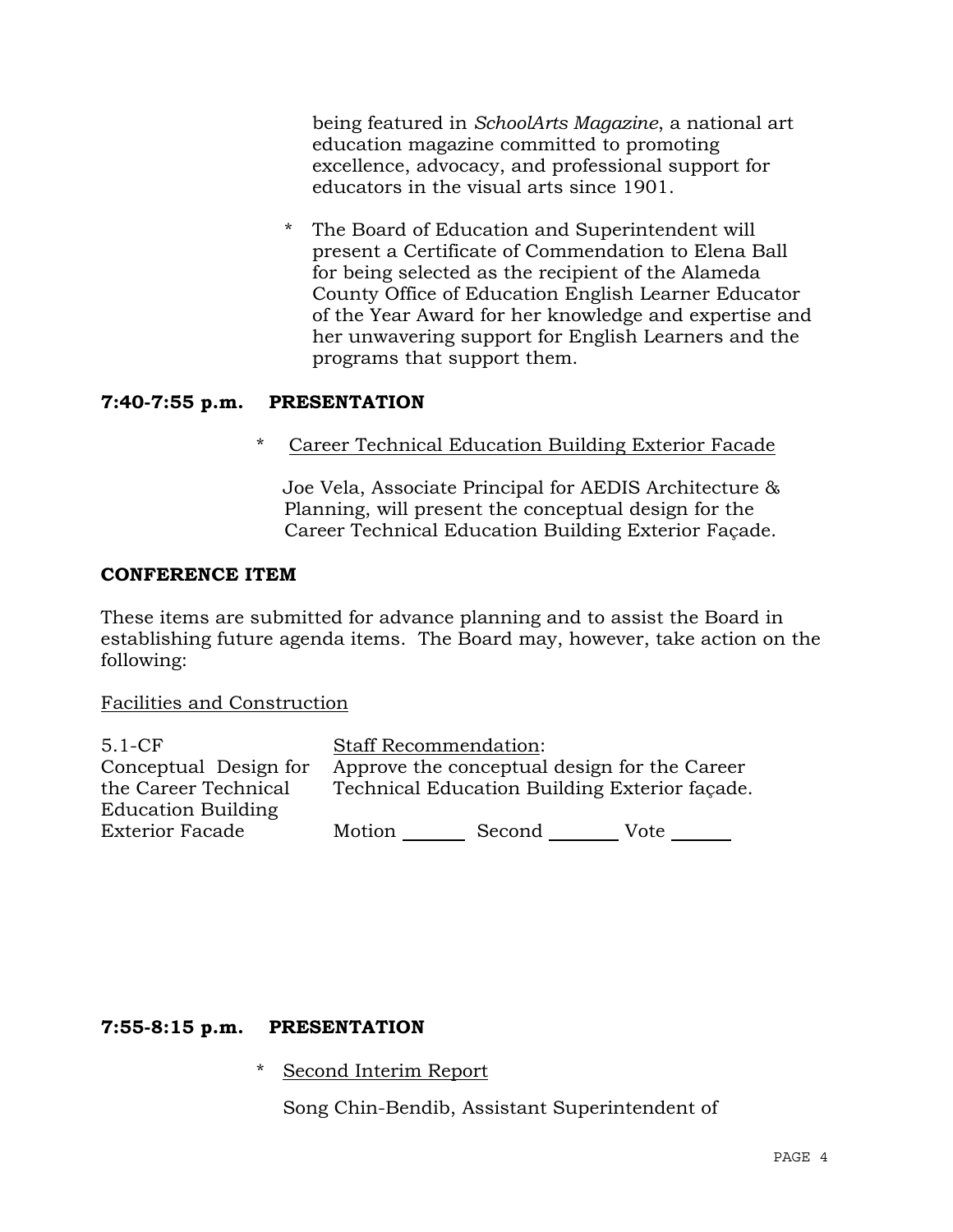Business & Operations, will present the 2010-2011 Second Interim Report which includes Fiscal Years 2011- 2012 and 2012-2013. Included in the presentation will be fiscal information that was presented to the Finance Committee on March 9, 2011.

## **ACTION ITEM**

Business & Operations

| $4.1 - A$                        | <b>Staff Recommendation:</b>                                        |
|----------------------------------|---------------------------------------------------------------------|
| Fiscal Year 2010-2011 2010-2011. | Second Interim Report Approve the Second Interim Report Fiscal Year |
|                                  |                                                                     |

Motion Second Vote

#### **8:15-8:20 p.m. PUBLIC TESTIMONY ON NON-AGENDA ITEMS**

Members of the audience, who wish to address the Board, please complete the yellow card available at the entrance and submit it to the Board's Administrative Assistant. Cards are to be turned in before the item is reached on the agenda.

#### **8:20-8:45 p.m. REPORTS**

 Correspondence Student Board Member Report Union Representative Reports Superintendent's Report Board Committee Reports

- Curriculum
- Facilities/Technology
- Finance

Board Representatives' Reports

Eden Area Regional Occupational Program

#### **8:45-9:00 p.m. CONSENT ITEMS**

These items are considered routine and may be enacted by a single motion. At the request of any member of the Board, any item on the consent agenda shall be removed and given individual consideration for action as a regular agenda item.

#### General Services

| $1.1-C$               | <b>Staff Recommendation:</b>                     |
|-----------------------|--------------------------------------------------|
| Approval of Minutes – | Approve the minutes of the regular Board meeting |
| February 8, 2011      | held on February 8, 2011.                        |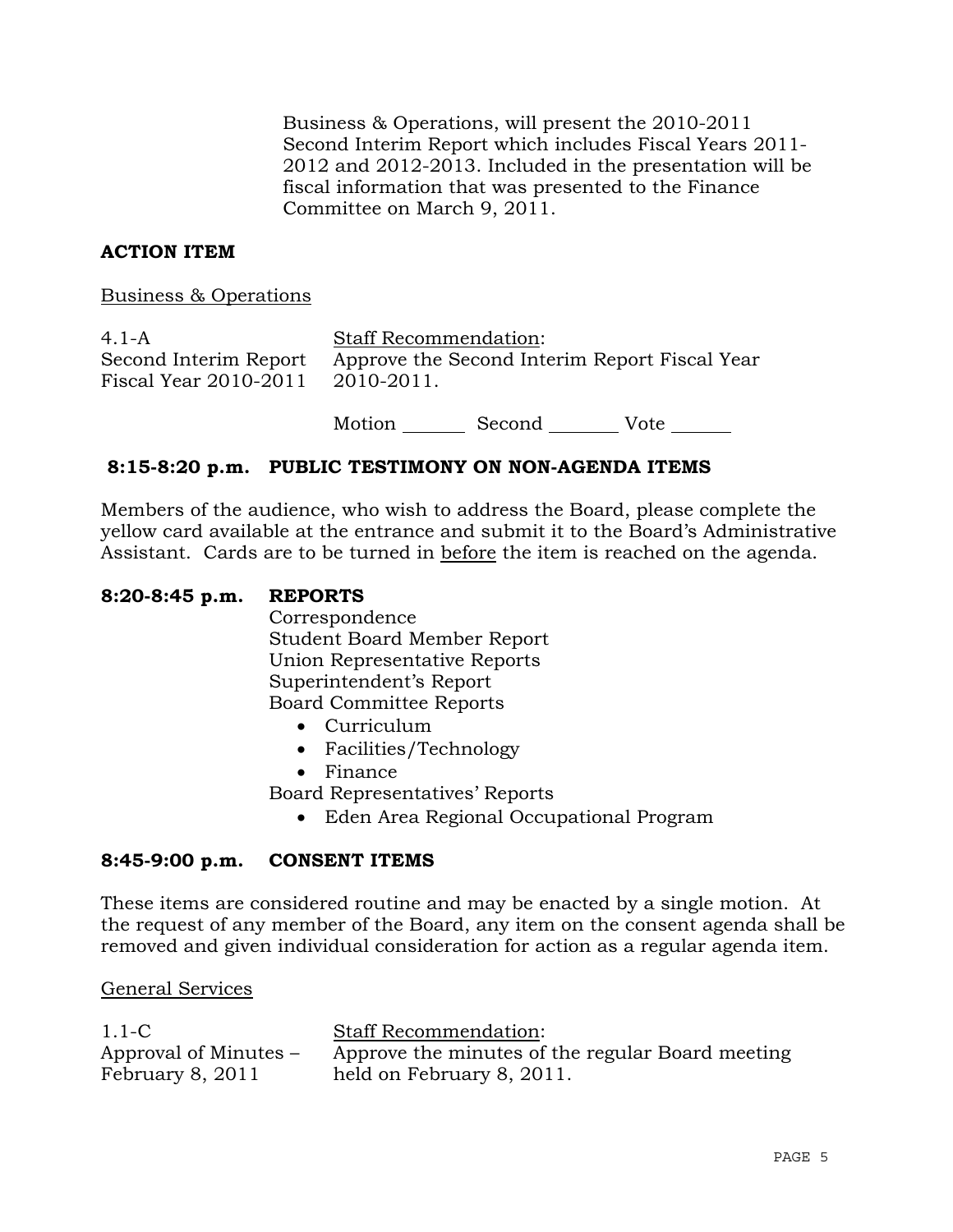|                                                            |                                                                                                                                    | Motion Second Vote                                                                                |                                                                                                                                             |
|------------------------------------------------------------|------------------------------------------------------------------------------------------------------------------------------------|---------------------------------------------------------------------------------------------------|---------------------------------------------------------------------------------------------------------------------------------------------|
| $1.2 - C$<br>Approval of Minutes –<br>February 15, 2011    | Staff Recommendation:<br>held on February 15, 2011.                                                                                |                                                                                                   | Approve the minutes of the special Board meeting                                                                                            |
|                                                            |                                                                                                                                    | Motion _________ Second __________ Vote _______                                                   |                                                                                                                                             |
| <b>Human Resources</b>                                     |                                                                                                                                    |                                                                                                   |                                                                                                                                             |
| $2.1-C$<br>Acceptance of<br>Personnel Report               | <b>Staff Recommendation:</b>                                                                                                       | Accept Personnel Report as submitted.                                                             |                                                                                                                                             |
|                                                            |                                                                                                                                    | Motion _________ Second __________ Vote _______                                                   |                                                                                                                                             |
| $2.2 - C$<br>Job Description for the<br>Director of Fiscal | <b>Staff Recommendation:</b><br>Approve the Director of Fiscal Services job<br>description and direct staff to fill this position. |                                                                                                   |                                                                                                                                             |
| Services and Position                                      |                                                                                                                                    | Motion _________ Second __________ Vote _______                                                   |                                                                                                                                             |
| <b>Educational Services</b>                                |                                                                                                                                    |                                                                                                   |                                                                                                                                             |
| $3.1-C$<br>Acceptance of<br>Donations                      | Staff Recommendation:<br>follows:                                                                                                  |                                                                                                   | Approve the acceptance of gifts to the District as                                                                                          |
|                                                            | <b>Garfield Elementary School</b>                                                                                                  | Health programs (PIP, Second Step) from                                                           | • \$400 grant award for intern and Early Mental<br>Philanthropic Ventures Foundation, Oakland                                               |
|                                                            | $\bullet$                                                                                                                          | Jefferson Elementary School<br>Health programs (PIP, Second Step) from<br>Associates, San Leandro | \$499 grant award for intern and Early Mental<br>Philanthropic Ventures Foundation, Oakland<br>\$100 for art supplies from Sharon Toth, IMT |
|                                                            |                                                                                                                                    | <b>McKinley Elementary School</b><br>Health programs (PIP, Second Step) from                      | \$490 grant award for intern and Early Mental<br>Philanthropic Ventures Foundation, Oakland                                                 |
|                                                            |                                                                                                                                    | Roosevelt Elementary School<br>Health programs (PIP, Second Step) from                            | \$490 grant award for intern and Early Mental                                                                                               |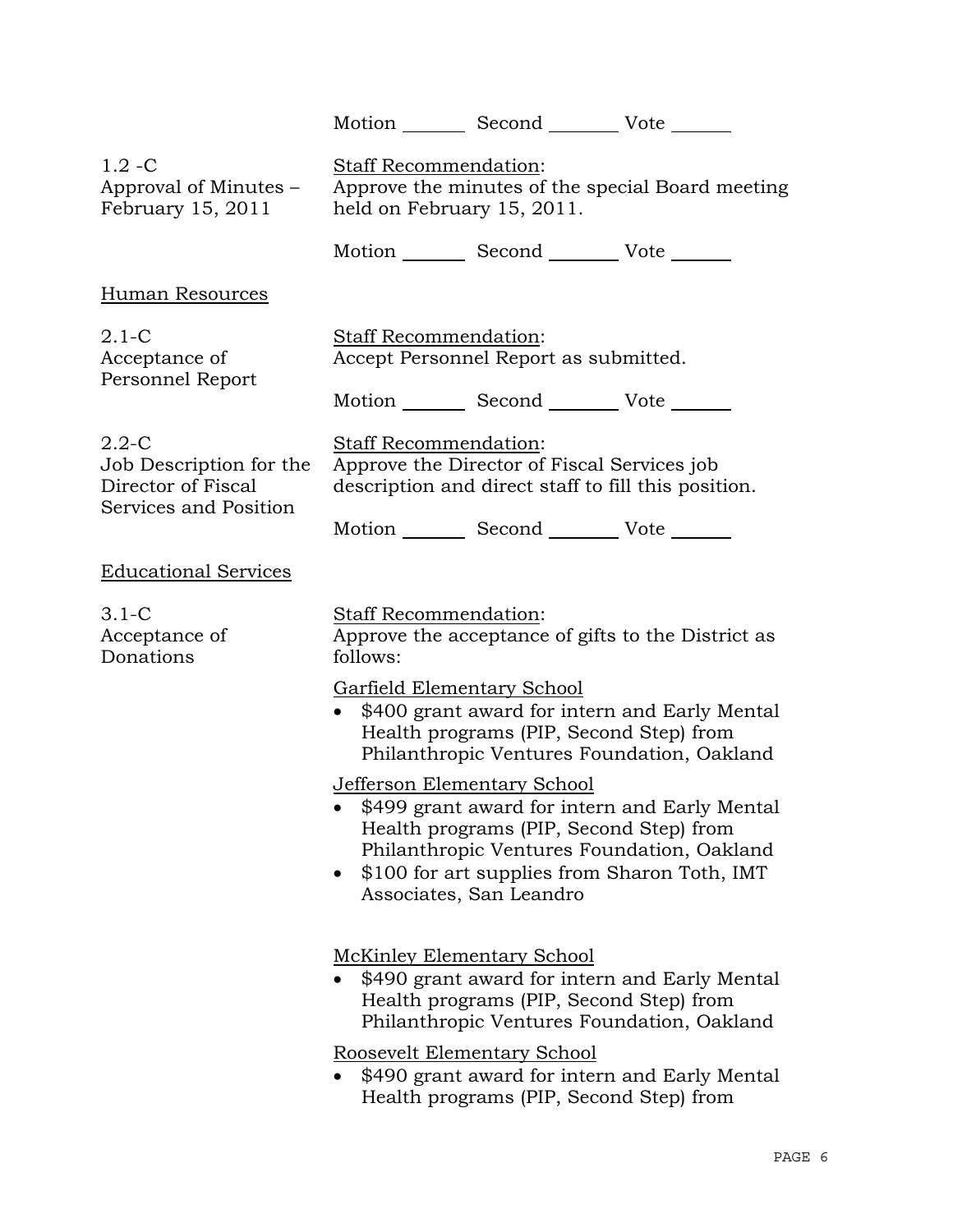|                                                                                                                        | Philanthropic Ventures Foundation, Oakland<br><u>Washington Elementary School</u><br>• \$59.28 from Elena Patricia Rios through the<br>Wells Fargo Community Support Campaign                         |
|------------------------------------------------------------------------------------------------------------------------|-------------------------------------------------------------------------------------------------------------------------------------------------------------------------------------------------------|
|                                                                                                                        | <u>Wilson Elementary School</u><br>• \$498 grant award for intern and Early Mental<br>Health programs (PIP, Second Step) from<br>Philanthropic Ventures Foundation, Oakland<br>Bancroft Middle School |
|                                                                                                                        | • 1 case copy paper and 1 pack binder paper<br>from Chris Crow                                                                                                                                        |
|                                                                                                                        | John Muir Middle School<br>\$500 grant award for intern and Early Mental<br>Health program from Philanthropic Ventures<br>Foundation, Oakland                                                         |
|                                                                                                                        | Motion _________ Second __________ Vote _______                                                                                                                                                       |
| $3.2-C$<br>Non-Public<br>School/Agency                                                                                 | Staff Recommendation:<br>Approve the non-public school/agency contract                                                                                                                                |
| Contract                                                                                                               | Motion _________ Second __________ Vote _______                                                                                                                                                       |
| $3.3-C$<br>Resolution $#11-17$<br>Proclaim March 2011<br>as the Opening Month<br>of Art IS Education<br>2011: Creating | <b>Staff Recommendation:</b><br>Adopt Resolution #11-17 Proclaim March 2011 as<br>the Opening Month of Art IS Education 2011:<br>Creating Solutions for the World We Share.                           |
| Solutions for the World<br>We Share                                                                                    | Second ____<br>Vote<br>Motion                                                                                                                                                                         |
| $3.4-C$<br>Title I School-wide Plan<br>for Washington<br><b>Elementary School</b>                                      | Staff Recommendation:<br>Approve the Title I School-wide Plan for<br>Washington Elementary School.                                                                                                    |

Motion Second Vote

3.5-C Discard of Obsolete Textbooks for San Staff Recommendation: Approve request for San Leandro High School to discard obsolete/old textbooks.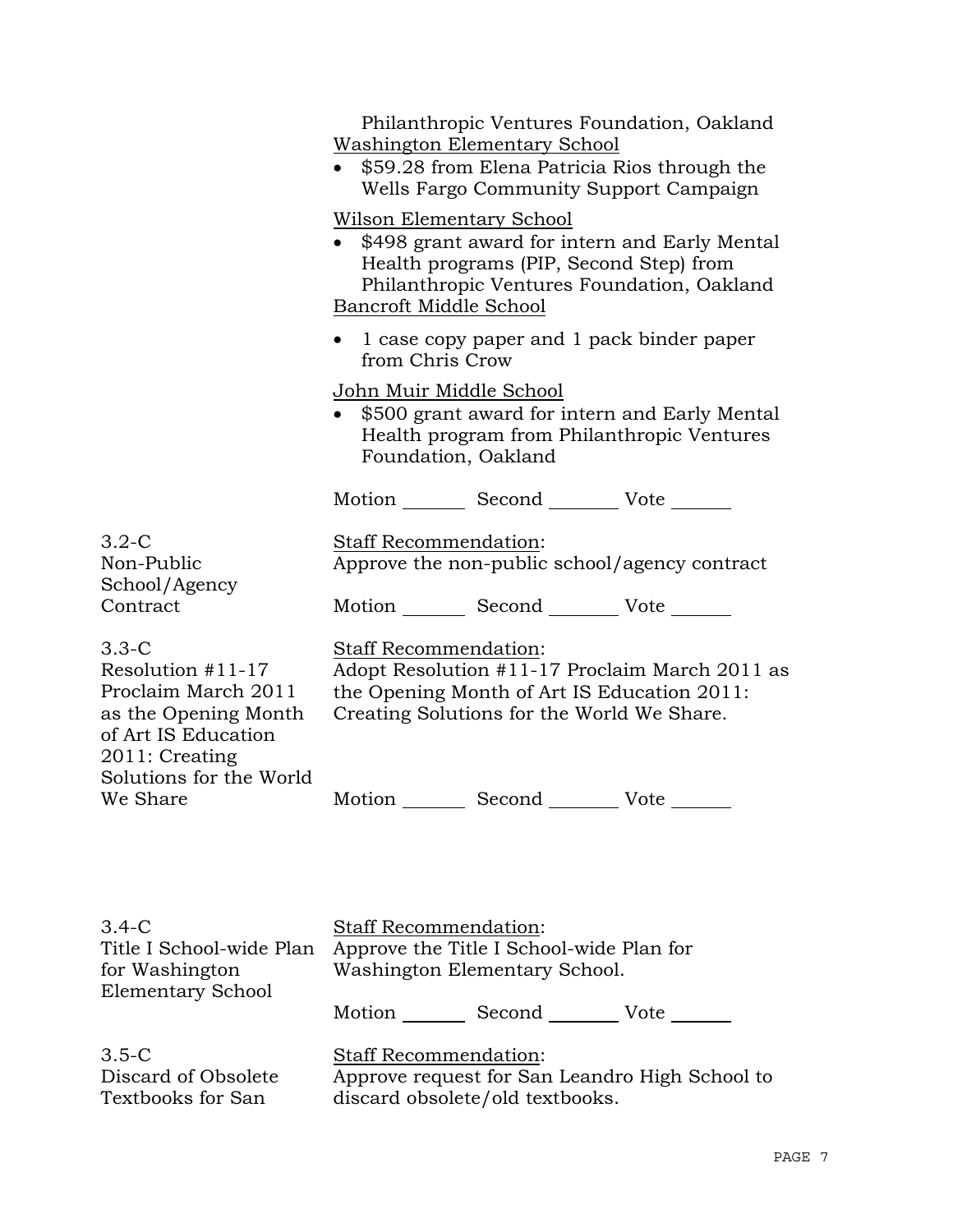| Leandro High School                                                                                                                                                                               | Motion Second Vote                                                                                                                                                                                                                                                         |
|---------------------------------------------------------------------------------------------------------------------------------------------------------------------------------------------------|----------------------------------------------------------------------------------------------------------------------------------------------------------------------------------------------------------------------------------------------------------------------------|
| $3.6-C$<br><b>Contracted Services</b><br>Agreement between the<br>San Leandro Unified<br>School District and<br>Erika Thi Patterson for<br>the 2010-2011 School<br>Year at Lincoln High<br>School | Staff Recommendation:<br>Approve the contracted services agreement<br>between the San Leandro Unified School District<br>and Erika Thi Patterson for culinary<br>arts/gardening instruction for the 2010-2011<br>School Year at Lincoln High School.<br>Motion Second Vote |
|                                                                                                                                                                                                   |                                                                                                                                                                                                                                                                            |
| $3.7-C$<br><b>Contracted Services</b><br>Agreement between the<br>San Leandro Unified<br>School District and<br>Alex Lucchesi for the<br>2010-2011 School Year                                    | Staff Recommendation:<br>Approve the contracted services agreement<br>between the San Leandro Unified School District<br>and Alex Lucchesi for art instruction for the<br>2010-2011 School Year at Lincoln High School,                                                    |
| at Lincoln High School                                                                                                                                                                            | Motion _________ Second _________ Vote _______                                                                                                                                                                                                                             |
| $3.8-C$<br><b>Contracted Services</b><br>Agreement between the<br>San Leandro Unified<br>School District and<br>Michael Greer for the<br>2010-2011 School Year<br>at San Leandro High             | Staff Recommendation:<br>Approve the contracted services agreement<br>between the San Leandro Unified School District<br>and Michael Greer for self-management skill<br>development for the 2010-2011 School Year at<br>San Leandro High School.                           |
| School                                                                                                                                                                                            | Motion<br>Second Vote                                                                                                                                                                                                                                                      |
| $3.9 - C$<br>Memorandum of<br>Understanding                                                                                                                                                       | <b>Staff Recommendation:</b><br>Approve the Memorandum of Understanding<br>between the San Leandro Unified School District                                                                                                                                                 |
| between the San<br>Leandro Unified School                                                                                                                                                         | and TeachBar for the 2010-2011 school year at<br>San Leandro High School Fred T. Korematsu                                                                                                                                                                                 |

Campus.

District and TeachBar for the 2010-2011 School Year at San Leandro High School Fred T. Korematsu

Campus

Motion Second Vote \_\_\_\_\_\_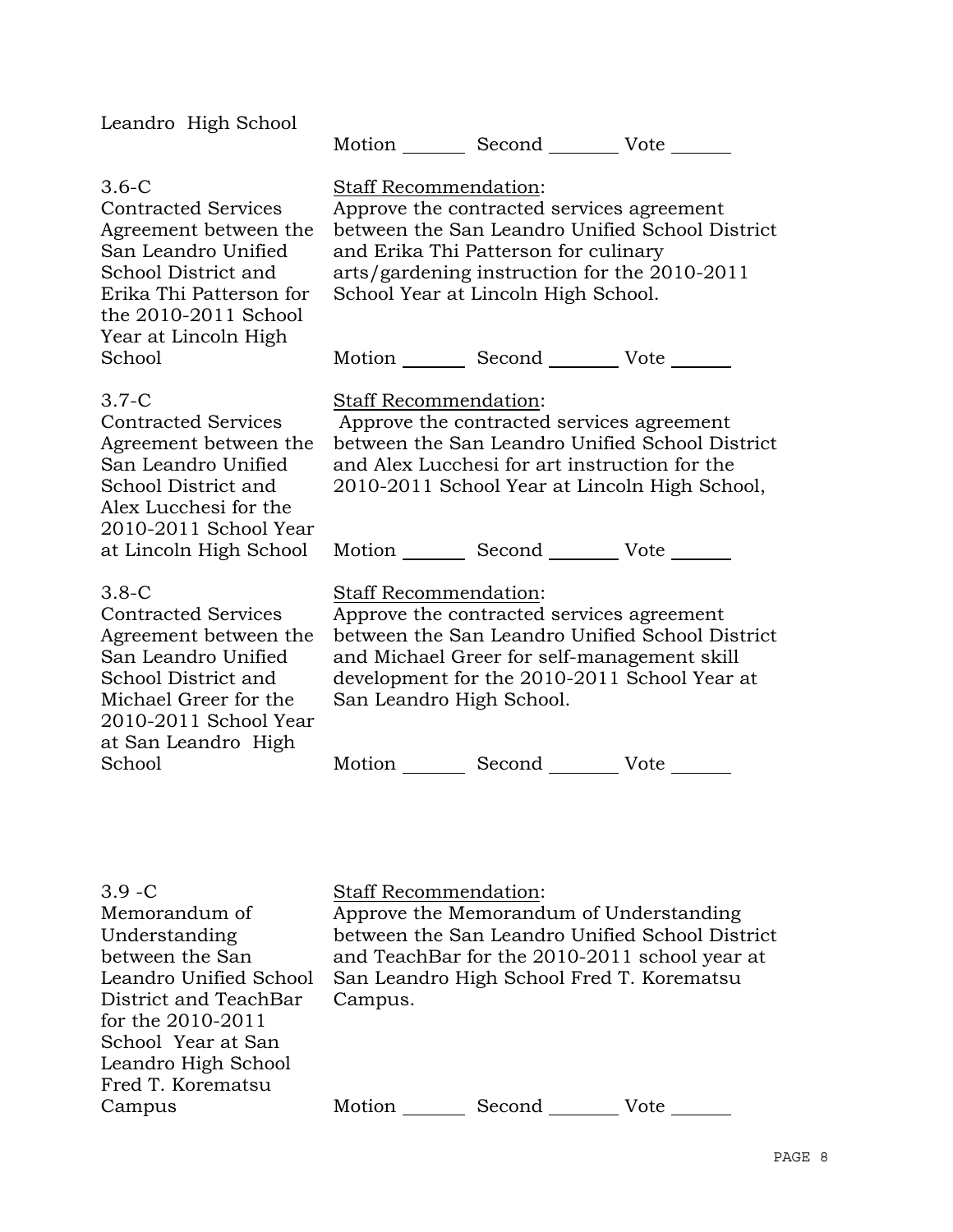Business Operations

| $4.1-C$<br>Ratification of Payroll                                                                                                                                                                     | Staff Recommendation:<br>\$4,605,240.36. | Ratify February 2011 payroll in the amount of                                                                                               |                                                                                                                                               |
|--------------------------------------------------------------------------------------------------------------------------------------------------------------------------------------------------------|------------------------------------------|---------------------------------------------------------------------------------------------------------------------------------------------|-----------------------------------------------------------------------------------------------------------------------------------------------|
|                                                                                                                                                                                                        |                                          | Motion _________ Second __________ Vote _______                                                                                             |                                                                                                                                               |
| $4.2-C$<br>Approval of Bill<br>Warrants                                                                                                                                                                | Staff Recommendation:                    | Approve Bill Warrants #88221146-#8822369<br>in the amount of \$3,437,411.50.                                                                |                                                                                                                                               |
|                                                                                                                                                                                                        |                                          | Motion _________ Second __________ Vote _______                                                                                             |                                                                                                                                               |
| $4.3-C$<br>Intra-Budget Revision<br>and Transfers                                                                                                                                                      | Staff Recommendation:                    | and Transfers for February 2011.                                                                                                            | Approve the request for Intra-Budget Revisions                                                                                                |
|                                                                                                                                                                                                        |                                          | Motion _________ Second __________ Vote _______                                                                                             |                                                                                                                                               |
| $4.4-C$<br>Photovoltaic<br>Installation and<br>Renewable Energy<br><b>Education of James</b><br>Monroe Elementary<br>School by Bonneville<br>Environmental<br>Foundations' Solar 4R<br>Schools Program | Staff Recommendation:<br>Program.        | Approve the proposal for the photovoltaic<br>Motion _________ Second __________ Vote _______                                                | installation and renewable energy education of<br>James Monroe Elementary School by Bonneville<br>Environmental Foundations' Solar 4R Schools |
| $4.5-C$<br>Resolution #11-18 to<br>Declare Certain<br>Equipment Surplus<br>and/or Obsolete.                                                                                                            | <b>Staff Recommendation:</b>             | Adopt Resolution #11-18 to declare certain<br>and condition of the designated equipment.<br>Motion _________ Second __________ Vote _______ | equipment surplus and/or obsolete due to the age                                                                                              |
| <b>Facilities and Construction</b>                                                                                                                                                                     |                                          |                                                                                                                                             |                                                                                                                                               |
| $5.1 - C$<br><b>Professional Services</b><br>Agreement with<br>O'Connor Construction                                                                                                                   | Staff Recommendation:                    | O'Connor Construction Management, in the                                                                                                    | Approve the professional services agreement with<br>amount for \$180,000, for the 2011 modernization                                          |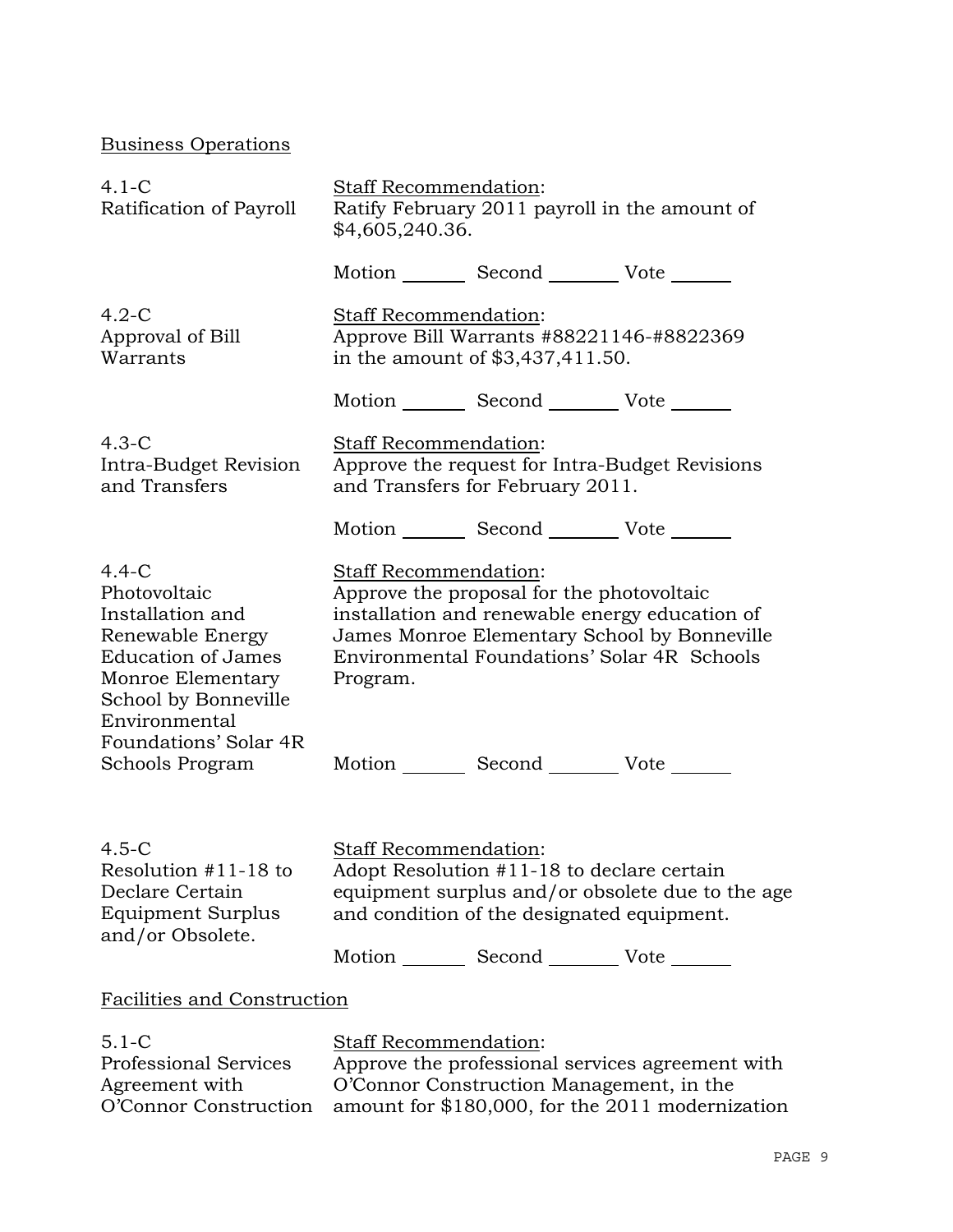| Management for the<br>2011 Modernization                                                                                                                    | projects.                    |                                                                                                                                                                                                             |                                                                                                                                                           |
|-------------------------------------------------------------------------------------------------------------------------------------------------------------|------------------------------|-------------------------------------------------------------------------------------------------------------------------------------------------------------------------------------------------------------|-----------------------------------------------------------------------------------------------------------------------------------------------------------|
| Projects                                                                                                                                                    |                              | Motion Second Vote                                                                                                                                                                                          |                                                                                                                                                           |
| $5.2-C$<br><b>Professional Services</b><br>Agreement with<br>Kitchell Construction<br>Management for the<br>2011 Modernization                              | Staff Recommendation:        |                                                                                                                                                                                                             | Approve the professional services agreement with<br>Kitchell Construction Management, in the amount<br>of \$160,000, for the 2011 modernization projects. |
| Projects                                                                                                                                                    |                              | Motion Second Vote ______                                                                                                                                                                                   |                                                                                                                                                           |
| $5.3 - C$<br>Amendment #1 to the<br>O'Connor Construction<br>Management<br><b>Professional Services</b><br>Agreement for the 2010<br>Modernization Projects | <b>Staff Recommendation:</b> | Approve Amendment #1 to the construction<br>management services contract with O'Connor<br>Construction Management, in the amount of<br>\$56,000, for the 2010 modernization projects.<br>Motion Second Vote |                                                                                                                                                           |
| $5.4 - C$<br>San Leandro High<br><b>School Arts Education</b><br>Center Ticket Booth                                                                        | Staff Recommendation:        | Approve the San Leandro High School Arts<br>Education Center ticket booth signage.                                                                                                                          |                                                                                                                                                           |
| Signage                                                                                                                                                     |                              | Motion _________ Second __________ Vote _______                                                                                                                                                             |                                                                                                                                                           |

# **9:00-9:10 p.m. ACTION ITEMS**

These items are presented for action at this time. Some may have been reviewed at a previous meeting.

# Human Resources

| $2.1 - A$<br>Adoption of the San | <b>Staff Recommendation:</b><br>Approve the adoption of the San Leandro Unified |
|----------------------------------|---------------------------------------------------------------------------------|
| Leandro Unified School           | School District Initial Proposal to the Teamsters                               |
|                                  |                                                                                 |
| District Initial Proposal        | Union Local No. 856/Alameda Building Trades                                     |
| to the Teamsters Union           | Council.                                                                        |
| Local No. 856/Alameda            |                                                                                 |
| <b>Building Trades</b>           |                                                                                 |
| Council                          | Motion<br>Second<br>Vote                                                        |
|                                  |                                                                                 |
| <b>Educational Services</b>      |                                                                                 |
|                                  |                                                                                 |

| $3.1-A$             | <b>Staff Recommendation:</b>       |  |  |
|---------------------|------------------------------------|--|--|
| Recommendation from | Approve the Administrative Panel's |  |  |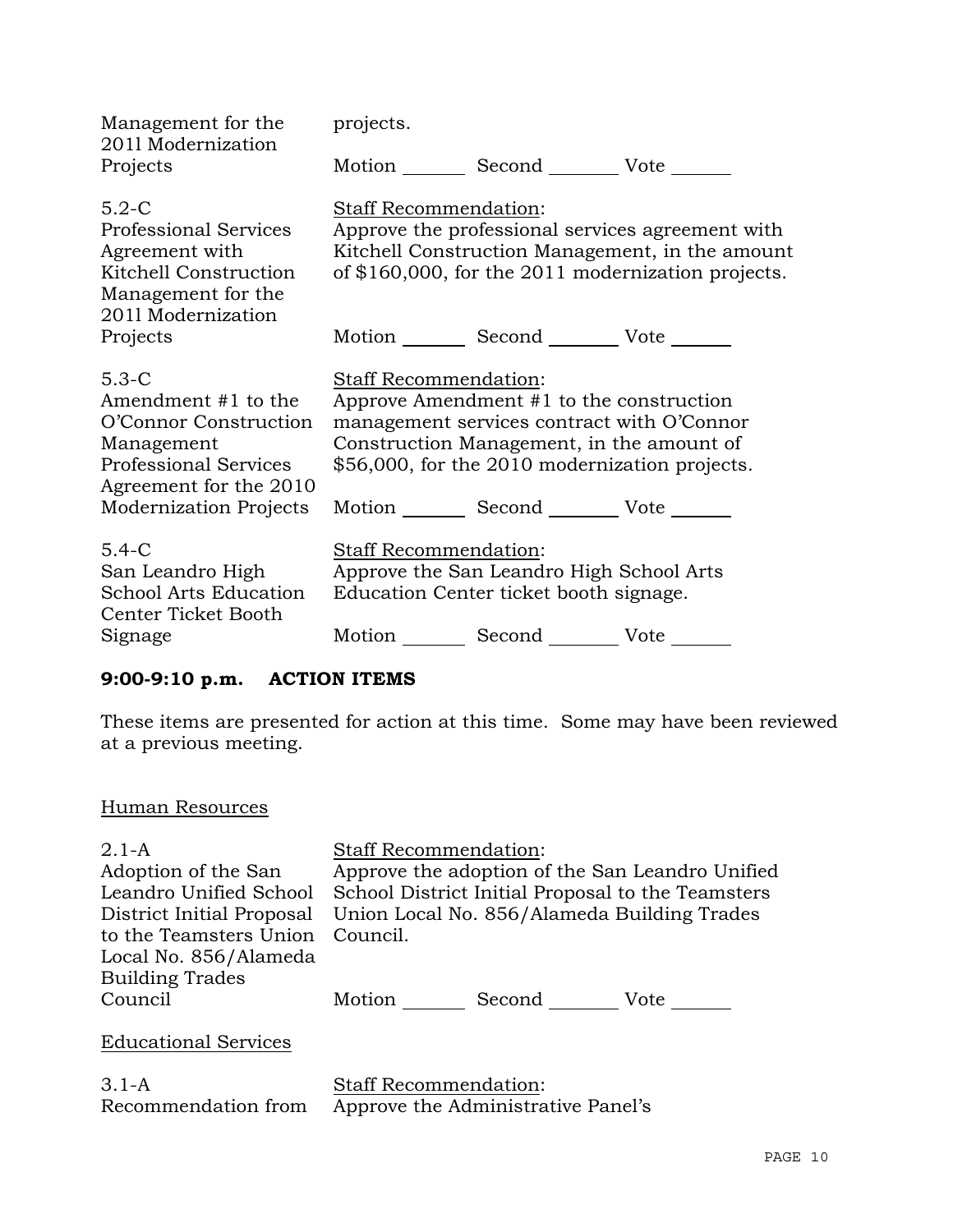the Administrative Panel recommendation for expulsion of student E21-10/11.

Motion Second Vote

## **9:10-9:20 p.m. CONFERENCE ITMES**

Facilities and Construction

| $5.2-CF$                | <b>Staff Recommendation:</b>                     |        |      |  |
|-------------------------|--------------------------------------------------|--------|------|--|
| San Leandro Arts        | The Board will discuss and consider approving    |        |      |  |
| <b>Education Center</b> | the Arts Education Center License (Facility Use) |        |      |  |
| License (Facility Use)  | Agreement.                                       |        |      |  |
| Agreement               |                                                  |        |      |  |
|                         | Motion                                           | Second | Vote |  |

#### **9:20-9:25 p.m. INFORMATION ITEMS**

These items are intended to keep the Board informed on various District business matters which do not require action by the Board.

Facilities and Construction

| $5.1-I$              | <b>Staff Recommendation:</b>               |  |  |
|----------------------|--------------------------------------------|--|--|
| Measure M            | The Board will receive for information the |  |  |
| Architectural Design | Measure M architectural design project     |  |  |
| Project Assignments  | assignments.                               |  |  |

# **9:25-9:40 p.m. ACTION ITEMS**

#### Facilities & Construction

# Staff Recommendation:

Architectural Services Agreement with WLC Architects for the San Leandro High School Pool Facility and Sports Fields

The Board will discuss and consider approving

the architectural services agreement with WLC Architects for the San Leandro High School pool facility and sports fields.

**Contract** will be emailed on Monday, March 14, 2011

Motion Second Vote

#### 5.2-A

Architectural Services Agreement with AEDIS Architects for the San

Staff Recommendation:

The Board will discuss and consider approving the architectural services agreement with AEDIS Architects for the San Leandro Unified School

Contract included as a separate attachment